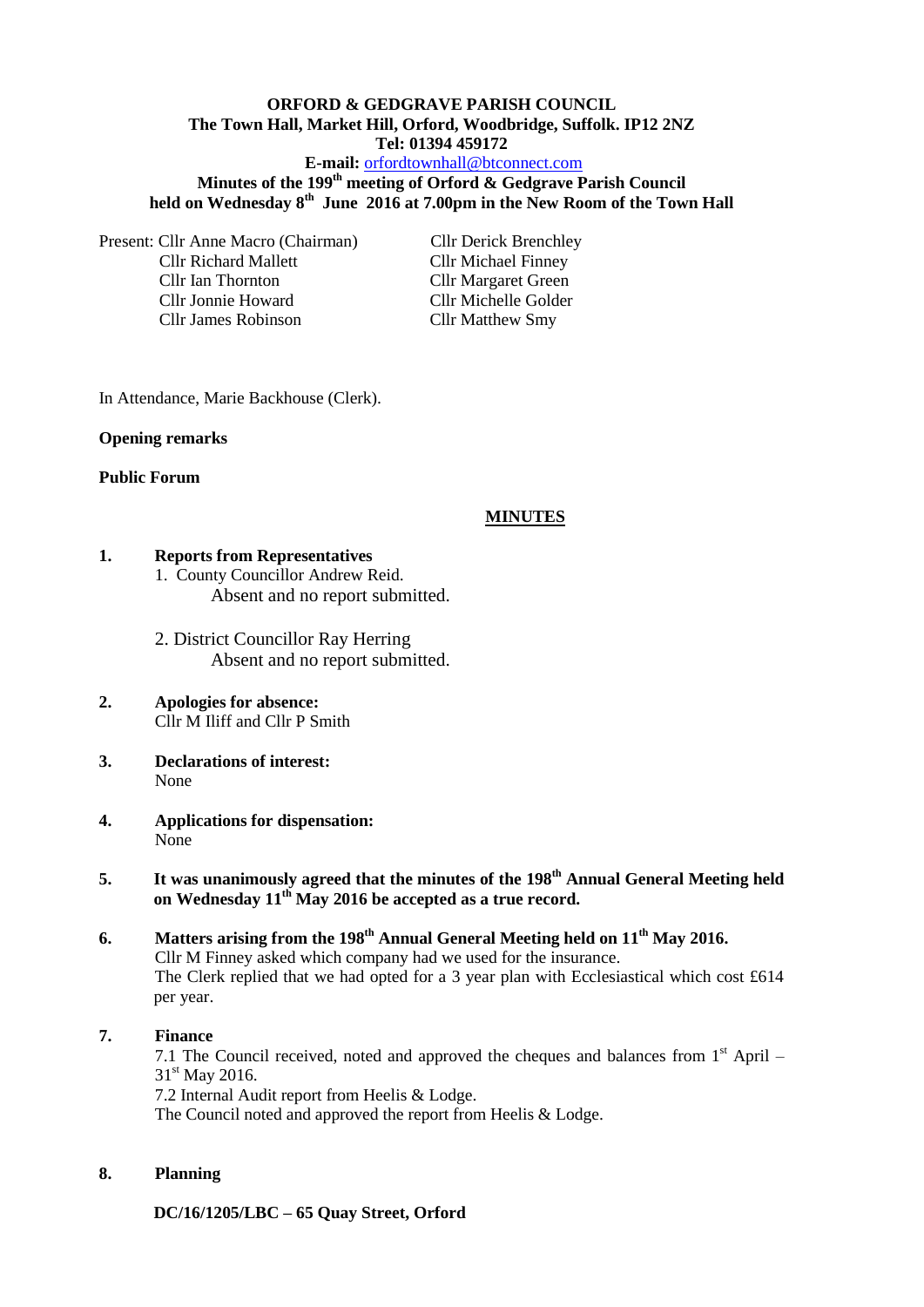This was a request to replace 5 new windows to first floor and repairs to two roof lights at the rear.

Cllr J Howard commented that this plan is to replace the existing windows.

Cllr M Finney said we should check that the replacement windows are timber framed.

The Councillors had no objection to this proposal.

### **Clerk to place a comment re use of timber framed windows on the application response.**

## **DC/16/2038/FUL – 11 Town Farm Estate, Orford**

This was a request to erect a single storey side/rear extension. The Councillors had no objection to this proposal.

# **DC/16/2044/FUL – 61 Quay Street, Orford**

This was a request to erect a single storey rear extension, addition of a flat roofed dormer window to the rear and reinstatement of the front window where it was previously blocked up,

Cllr J Howard commented that all the alterations are at the back of the house.

Cllr I Thornton asked where the access to this would be also would a skip need to be placed on the road.

Cllr J Robinson asked if it would be possible to find out when the work would commence.

Cllr M Finney suggested that we ask for a timetable of when the work will commence.

The Councillors had no objection to this proposal.

**Clerk to place a comment re timetable of works on the application response.**

### **DC/16/2106/FUL – Esher Cottage, Mundays Lane, Orford**

This was a request to insert new patio doors, replacement windows and application of render to external walls.

The Councillors had no objection to this proposal.

### **Other Notifications:-**

Cllr M Green commented that the extension to the Hollies on the Market Square looks extremely big. This was also suggested to her by another member of the public who commented that we should ask the building inspector to come out and take a look.

Cllr J Howard agreed that the Hollies extension is very large and he asked if the plans are available in the office to view.

**Clerk to locate plans to the Hollies for Cllr J Howard to view.**

### **9. Parish Council Business:-**

### **(1) Queen's birthday celebrations**

Cllr A Macro reported that the plans for the street party were going well; the National Trust has donated some mugs; Ray Herring has donated the money towards to medals; the English Heritage has donated some keyrings; there are to be Morris Dancers, music, BBQ and ice-cream. The bunting is already up in the square. Donations of cakes would be appreciated.

### **(2) Ice cream cart**

Cllr A Macro reported that an email had been received from English Heritage concerning the ice-cream cart and its position on the track; also the agreement to place a bench or planters on the track.

The English Heritage placed some planters on the track, but as we know this was not successful with parking becoming a real issue and a letter was sent to them stating this.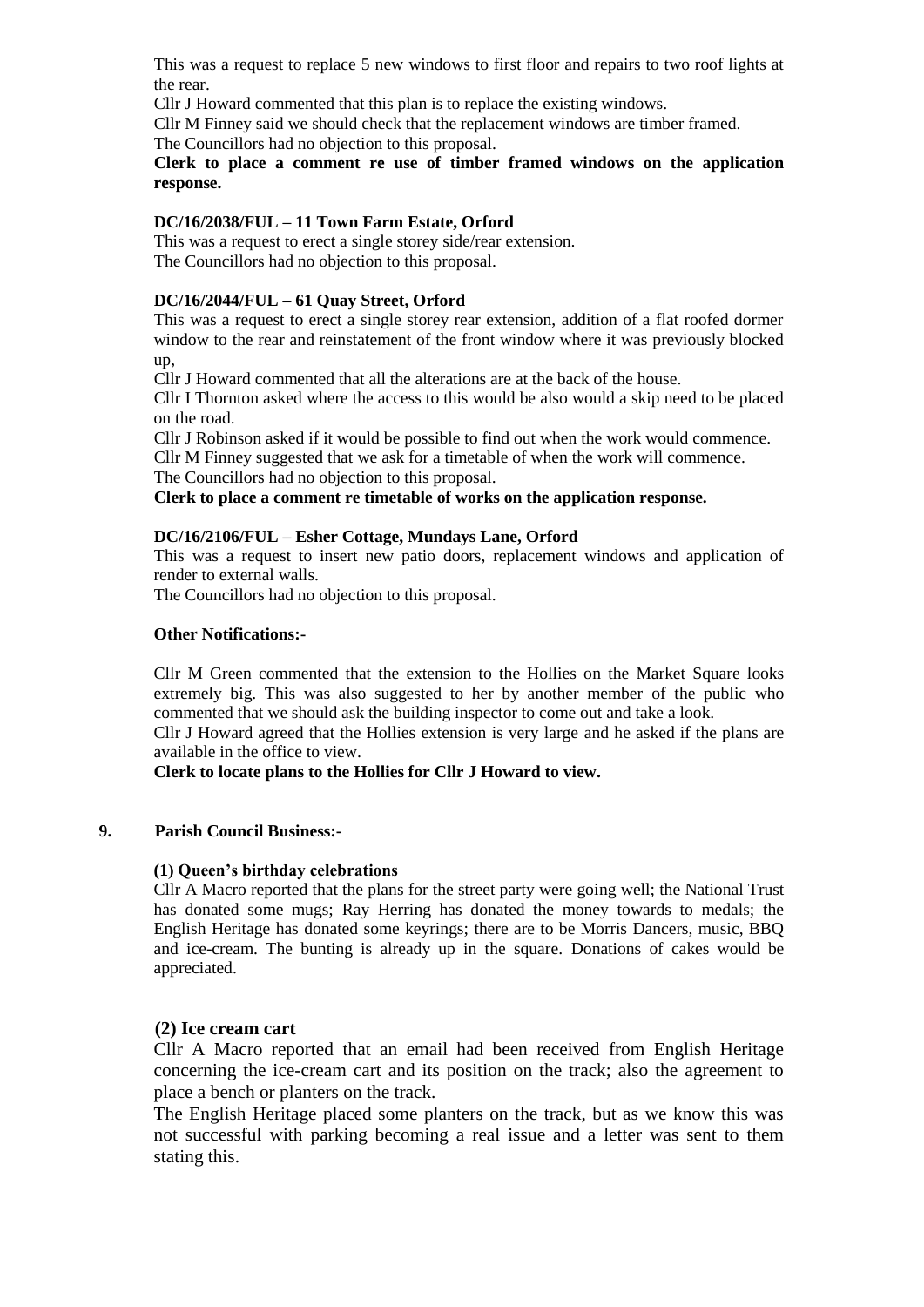Cllr A Macro said that she had spoken to the lady in the castle who was more than happy with the ice-cream cart position and had in fact sent a letter saying that to Steve Bax.

# **(3) Elite Tree Services**

Cllr A Macro reported that Cllr R Mallett, the Clerk and herself had met with Paul Thomas from Elite Tree Services. After walking around the village to look at the trees on the recreation ground and the village greens, Paul produced a report stating the condition and scheme of works that should be completed.

Cllr I Thornton wondered if Suffolk Coastal Services had given us a report of the tree conditions before.

Cllr M Finney commented that if we state a tree does not look well, then it is just cut out.

Cllr M Smy said that in the past many trees have been removed unnecessarily.

Cllr J Howard said that it was a very good report.

Cllr I Thornton asked if we would be charged for this.

Cllr R Mallett stated that this report would be free of charge, but if we kept asking them for reports and did not give them the work, then we would be charged.

Cllr A Macro said that they are willing to split the work into a 5 year plan, which will make it easier to set a budget for.

Cllr I Thornton suggested we ask for a second opinion; could we ask the tree officer to come and look through the report?

It was agreed by all to contact Suffolk Coastal Tree Officer.

# **Clerk to contact Nicholas Newton**

# **(4) Appointment of PC Advisor - Personnel**

It was agreed by all to continue with Vicki Ransom holding the position of personnel advisor.

### **(5) Mobile phone signal coverage**

The Clerk reported that she had spoken to the NOTT Clerk concerning the mobile phone mast situation. Apparently she has been talking to Peter Cherry from the Waldon Telecom Company; they have stated that there are 2 options within the village which require planning permission, poles and cabinets. The Church and the telephone exchange were deemed unsuitable.

Cllr A Macro said that the application for a phone mast at Chantry Farm seemed to have been rejected as no further correspondence has been received.

Cllr M Golder reported that a mobile mast on a trailer had been placed at Raydon Farm, lots of tests and aerial photos had been completed; after this is was discovered that a high percentage of the coverage would be out to sea and it has to cover more land than water; therefore no more had been heard.

Cllr J Howard wondered if the NOTT Clerk would pass on the phone number of the Waldon Telecom Company, so that he may give them a call and discover what is happening at the moment.

**Clerk to ask the NOTT Clerk the contact for the Waldon Telecom Company to pass onto Cllr J Howard.**

# **(6) Re-adoption of the complaints policy**

Cllr J Howard proposed that we re-adopt the Complaints Policy, this was seconded by Cllr D Brenchley and agreed by all.